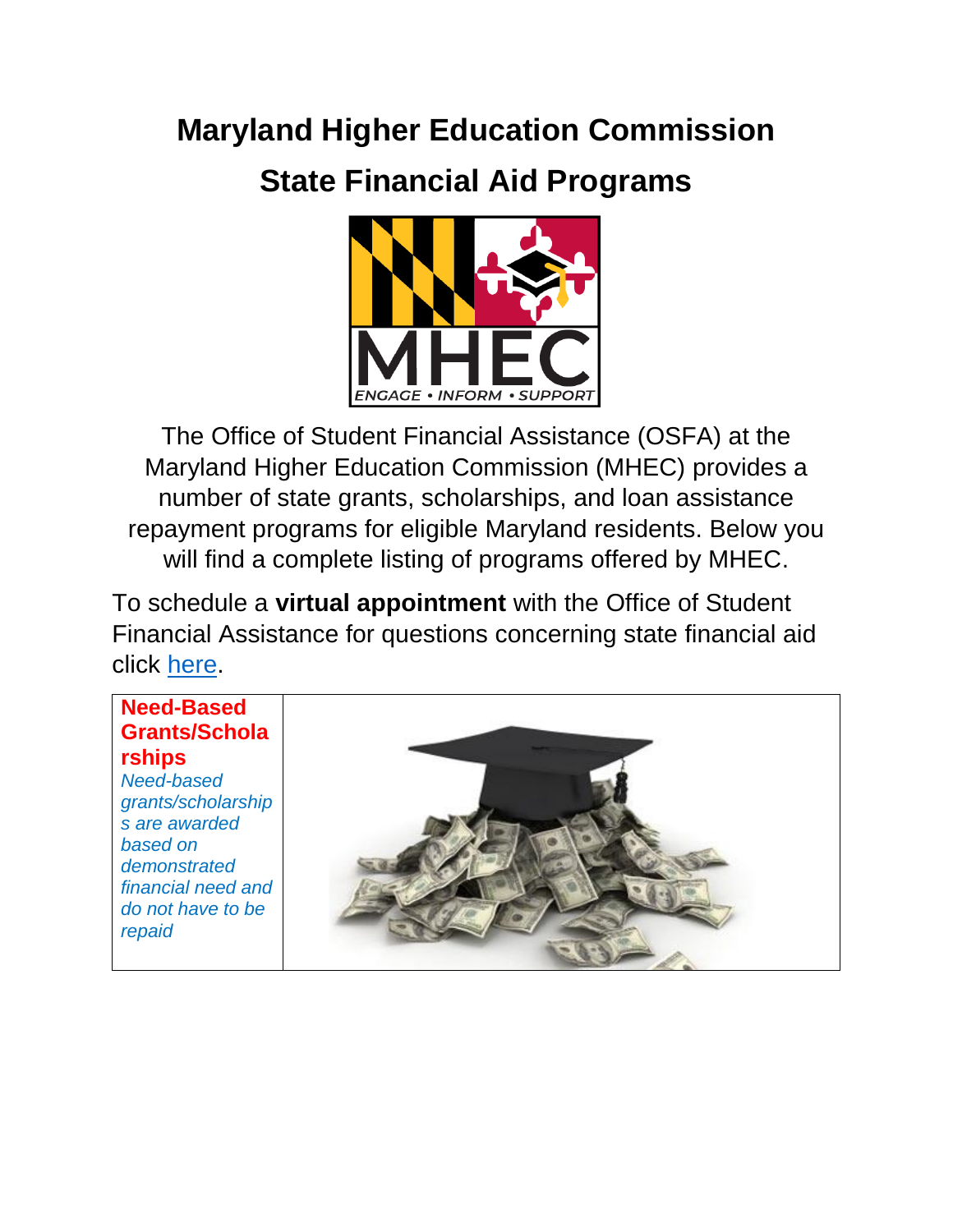| <b>Name of</b><br><b>Award</b><br><b>Program</b>                                    | <b>Description of Program</b>                                                                                                                                                                                                                                                                                                                                                                                                   |
|-------------------------------------------------------------------------------------|---------------------------------------------------------------------------------------------------------------------------------------------------------------------------------------------------------------------------------------------------------------------------------------------------------------------------------------------------------------------------------------------------------------------------------|
| <b>Guaranteed</b><br><b>Access Grant</b>                                            | The Guaranteed Access (GA) Grant is a need-based grant that<br>provides financial assistance to eligible applicants enrolled at<br>postsecondary institutions. The amount of the GA Grant equals 100<br>percent of the student's financial need.                                                                                                                                                                                |
| <b>Educational</b><br><b>Access Grant</b>                                           | The Educational Assistance (EA) Grant is a need-based grant that<br>provides financial assistance to eligible applicants enrolled at<br>postsecondary institutions.                                                                                                                                                                                                                                                             |
| <b>Campus Based</b><br><b>Educational</b><br><b>Assistance Grant</b>                | The Campus Based Educational Assistance Grant (CBEAG) program<br>is a need-based financial aid program that is designed to financially<br>assist students who were NOT considered for the Howard P. Rawlings<br>Educational Assistance Grant due to <b>NOT</b> filing the Free Application for<br>Federal Student Aid (FAFSA) or Maryland State Financial Aid<br>Application (MSFAA) by the Maryland state deadline of March 1. |
| 2+2 Transfer<br><b>Scholarship</b>                                                  | The 2+2 Transfer Scholarship is designed to assist and encourage<br>transfer students from Maryland community colleges to attend a 4-year<br>institution within the state. Students must be enrolled in an eligible<br>accredited Maryland postsecondary education institution.                                                                                                                                                 |
| <b>Part-Time Grant</b>                                                              | The Part-Time grant provides financial assistance to degree-seeking<br>undergraduates and students dually enrolled at a Maryland high school<br>and an institution of higher education.                                                                                                                                                                                                                                         |
| Graduate &<br><b>Professional</b><br><b>Scholarship</b><br>Program                  | The Graduate & Professional Scholarship Program provides financial<br>assistance to degree-seeking graduate and professional students.                                                                                                                                                                                                                                                                                          |
| <b>Maryland</b><br><b>Community</b><br><b>College Promise</b><br><b>Scholarship</b> | The Maryland Community College Promise Scholarship is a last dollar<br>scholarship that is available to students who enroll at Maryland<br>community colleges.                                                                                                                                                                                                                                                                  |
| <b>Near Completer</b><br>Grant                                                      | The Near Completer Grant provides financial assistance to Maryland<br>residents who were previously enrolled in a degree program that they<br>did not complete and now plan to re-enroll to earn their degree.                                                                                                                                                                                                                  |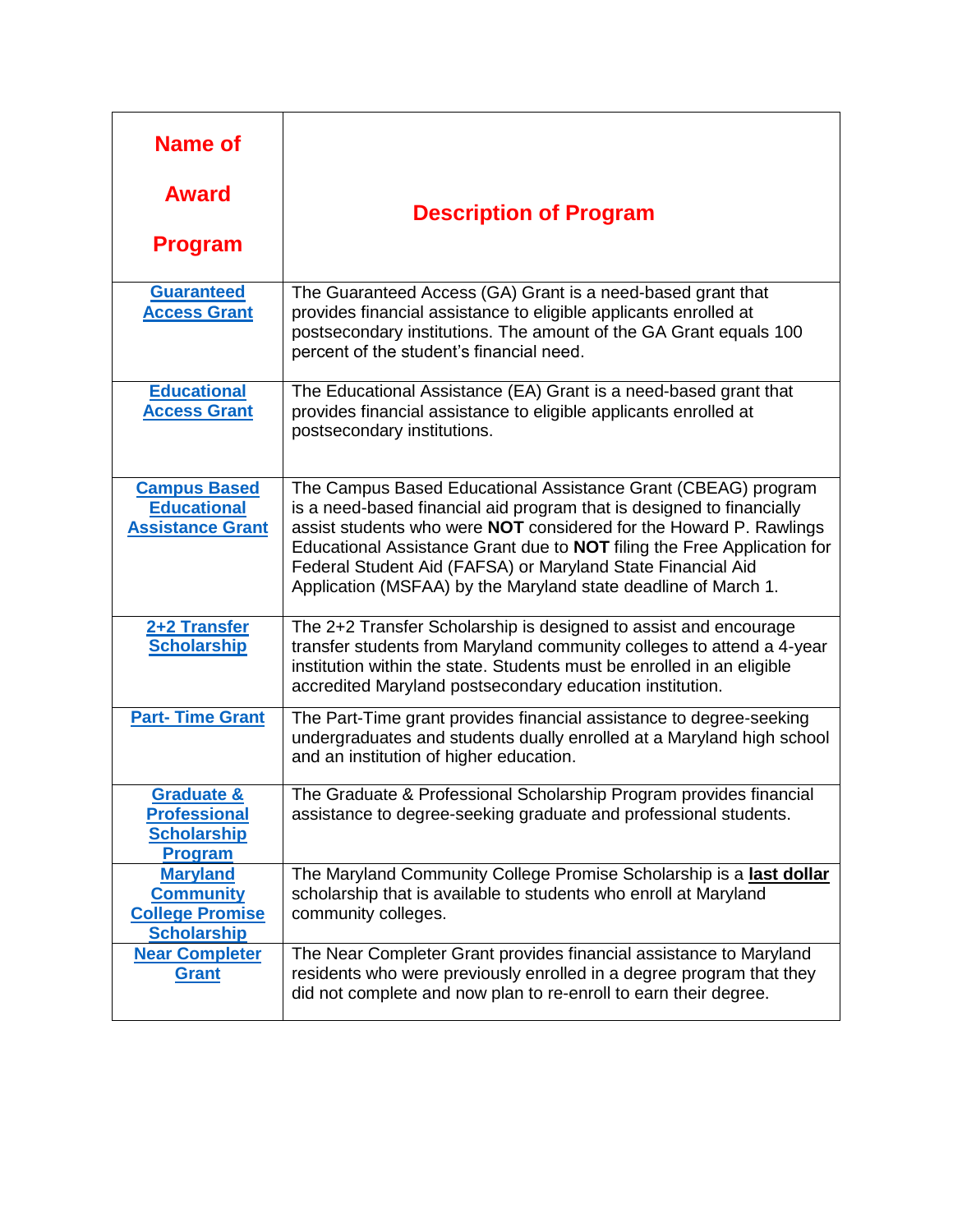| <b>Legislative</b><br><b>Scholarships</b><br><b>Scholarships are</b><br>awarded by<br>Maryland<br><b>Senators and</b><br><b>Delegates</b>                                                                                                                                                     |                                                                                                                                                                                                                                                                                                                                                                                                       |
|-----------------------------------------------------------------------------------------------------------------------------------------------------------------------------------------------------------------------------------------------------------------------------------------------|-------------------------------------------------------------------------------------------------------------------------------------------------------------------------------------------------------------------------------------------------------------------------------------------------------------------------------------------------------------------------------------------------------|
| <b>Delegate</b><br><b>Scholarship</b>                                                                                                                                                                                                                                                         | The Delegate Scholarship is offered to Maryland residents who plan to<br>pursue a postsecondary credential full-time or part-time at a two-year<br>or a four-year Maryland college, university or private career school.                                                                                                                                                                              |
| <b>Senatorial</b><br><b>Scholarship</b>                                                                                                                                                                                                                                                       | The Senatorial Scholarship is offered to current high school seniors<br>and full-time and part-time, degree-seeking undergraduate and<br>graduate students, as well as students attending a private career<br>school.                                                                                                                                                                                 |
| <b>Career/Occup</b><br>ation-Based<br><b>Grants &amp;</b><br><b>Scholarships</b><br><b>Grants and</b><br><b>Scholarships are</b><br>awarded to<br>students enrolled<br>in a certain<br>degree program<br><b>Richard W. Collins</b><br><b>III Leadership with</b><br><u> Honor Scholarship</u> | The Richard W. Collins III Leadership with Honor Scholarship program<br>provides financial assistance to Maryland residents enrolled at one of<br>the state's Historically Black Colleges and Universities in the ROTC<br>program.                                                                                                                                                                    |
| <b>Teaching Fellows</b><br>for Maryland<br><b>Scholarship</b>                                                                                                                                                                                                                                 | The Teaching Fellows for Maryland Scholarship provides financial<br>assistance to students who pledge to work as public school or public<br>prekindergarten teachers at schools that have at least 50% of the<br>students in the school eligible for free or reduced price meals (FRPM)<br>in Maryland upon completion of their studies.                                                              |
| <b>Charles W. Riley</b><br><b>Firefighter &amp;</b><br><b>Ambulance &amp;</b><br><b>Rescue Squad</b><br><b>Member</b><br><b>Scholarship</b><br><b>Program</b>                                                                                                                                 | The Charles W. Riley Firefighter & Ambulance & Rescue Squad<br>Member Scholarship Program provides financial assistance to<br>Maryland residents in the fire-fighting, ambulance, and rescue<br>organizations serving Maryland communities to pursue credited<br>courses that lead to a degree in fire service technology, emergency<br>medical technology, fire service management, or public safety |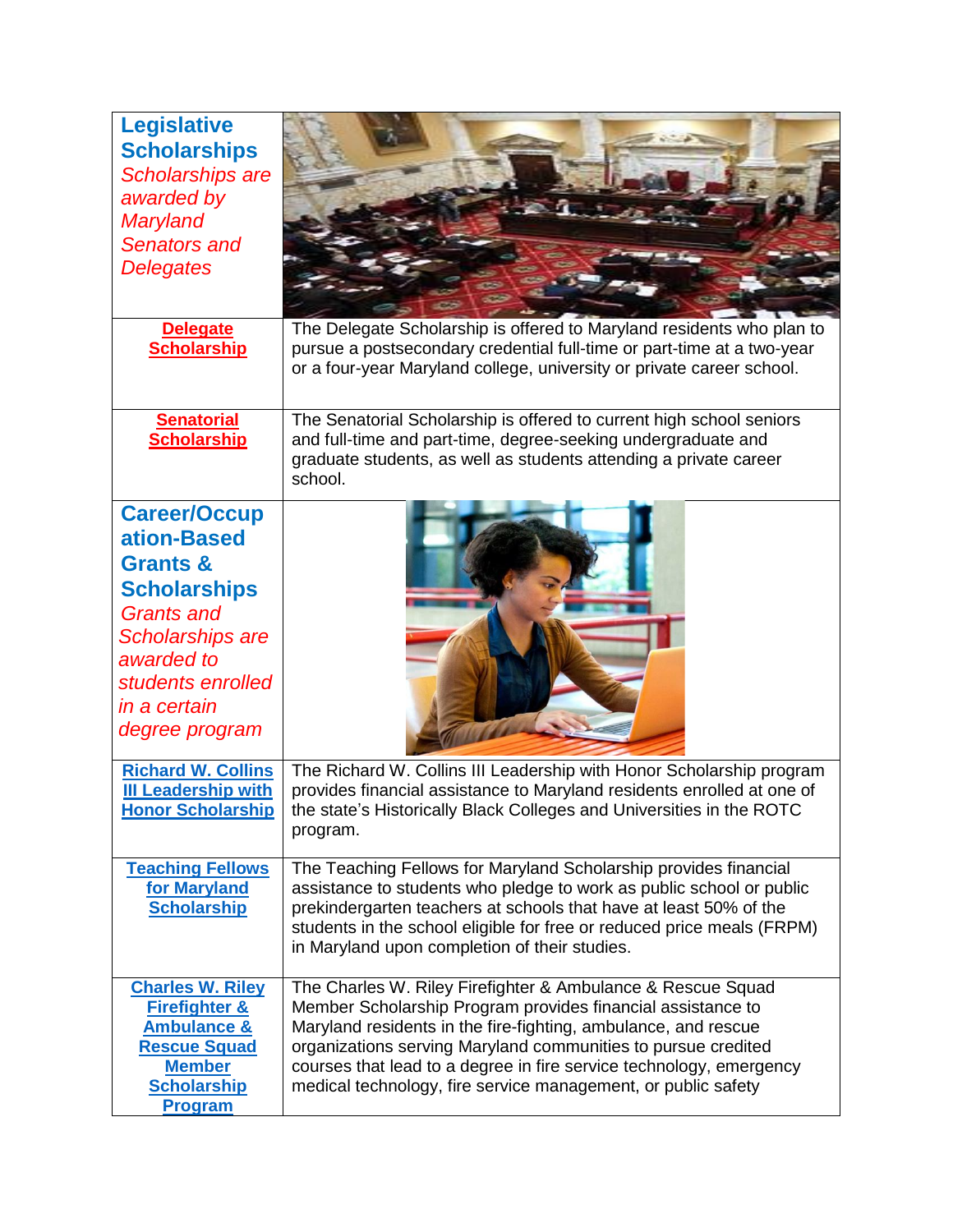|                                                                                                                                                                                        | administration with a minor or concentration in fire service technology<br>or fire service management.                                                                                                                                                                                                                                                                      |
|----------------------------------------------------------------------------------------------------------------------------------------------------------------------------------------|-----------------------------------------------------------------------------------------------------------------------------------------------------------------------------------------------------------------------------------------------------------------------------------------------------------------------------------------------------------------------------|
|                                                                                                                                                                                        |                                                                                                                                                                                                                                                                                                                                                                             |
| <b>Cybersecurity</b><br><b>Public Service</b><br><b>Scholarship</b><br><b>Program</b>                                                                                                  | The Cybersecurity Public Service Scholarship Program provides<br>financial assistance to Maryland residents pursuing an education in<br>programs that have been identified by the Secretary of Higher<br>Education as being directly relevant to cybersecurity.                                                                                                             |
| <b>Workforce</b><br><b>Development</b><br><b>Sequence</b><br><b>Scholarship</b>                                                                                                        | The Workforce Development Sequence Scholarship provides financial<br>assistance to students enrolling in an approved non-credited certificate<br>program leading to apprenticeships, employment, licensure, or job skill<br>enhancement only at participating Maryland community colleges.                                                                                  |
| <b>Workforce</b><br><b>Shortage Student</b><br><b>Assistance Grant</b><br><b>Program</b>                                                                                               | The Workforce Shortage Student Assistance Grant provides financial<br>assistance to Maryland residents planning on working in specific<br>career/occupational programs upon graduation. Eligible fields include:<br>child care, human services, teaching, nursing, physical and<br>occupational therapy, social work, and public service.                                   |
| <b>Tuition Reduction</b><br>for Non-Resident<br><b>Nursing Students</b>                                                                                                                | The Tuition Reduction for Non-Resident Nursing Students is available<br>for non-residents accepted into a nursing program at who attend a two-<br>year or four-year public institution in Maryland.                                                                                                                                                                         |
| Loan<br><b>Assistance</b><br><b>Repayment</b><br><b>Programs</b><br><b>Provide financial</b><br>assistance to<br>graduates<br>working in specific<br>occupations in<br>certain sectors |                                                                                                                                                                                                                                                                                                                                                                             |
| <b>Janet L. Hoffman</b><br><b>Loan Assistance</b><br><b>Repayment</b><br><b>Program (LARP)</b>                                                                                         | The Janet L. Hoffman Loan Assistance Repayment Program is to<br>attract qualified individuals to fields of employment in government and<br>the nonprofit sector, particularly those in which there are critical<br>manpower shortages in the state and lower salaries than in the private<br>sector, by providing state assistance in the repayment of educational<br>loans |
| <b>John R. Justice</b><br><b>Grant Program</b>                                                                                                                                         | The Maryland John R. Justice Grant Student Loan Repayment<br>Program is a federal funded program that provides loan repayment<br>assistance for state and federal Maryland public defenders and<br>prosecutors.                                                                                                                                                             |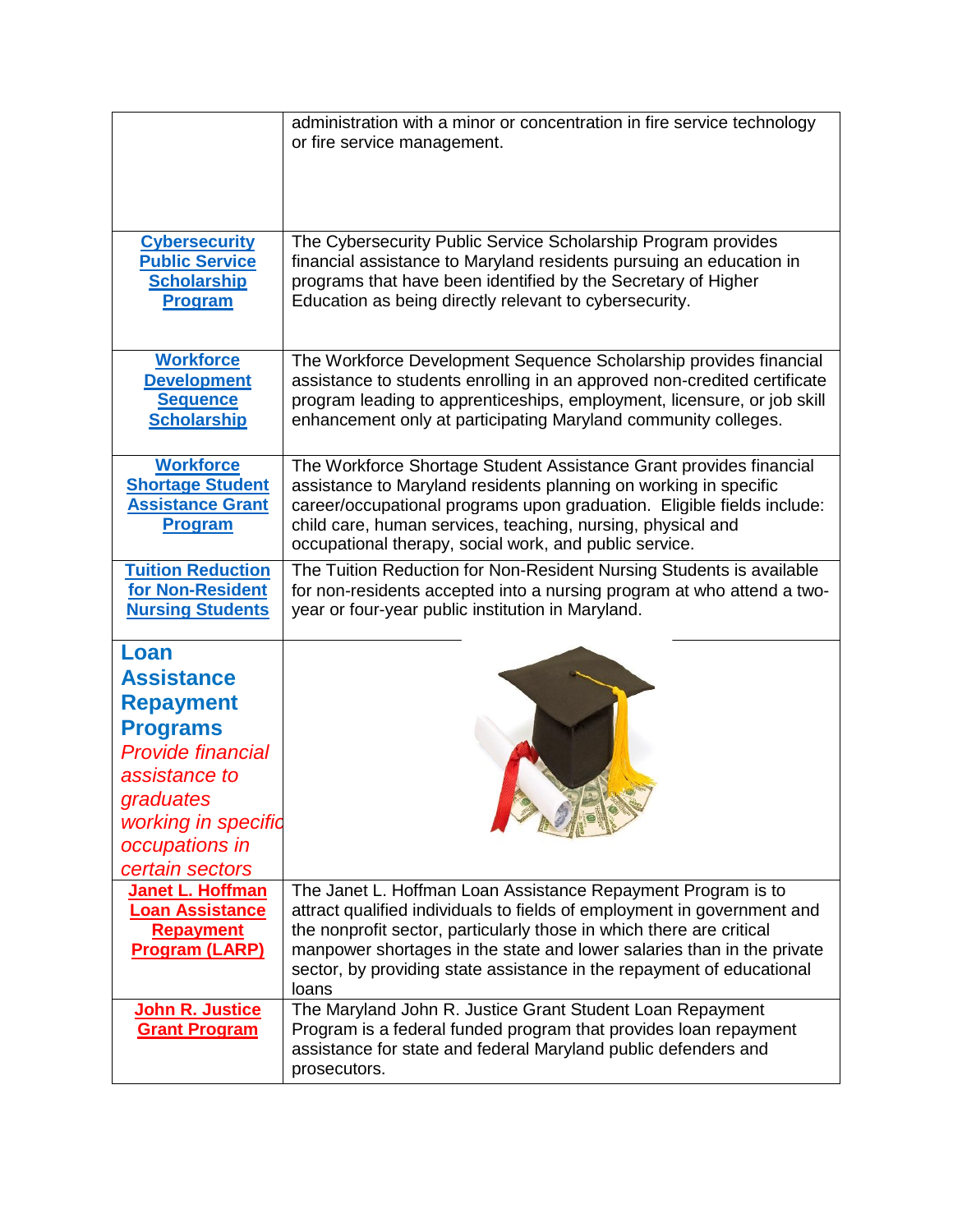| <b>Maryland Loan</b><br><b>Assistance</b><br><b>Repayment</b><br><b>Program for</b><br><b>Foster Care</b><br><b>Recipients</b><br><b>(MLARP Foster</b><br>Care)<br><b>Maryland Loan</b><br><b>Assistance</b><br><b>Repayment</b><br><b>Program for</b> | The Maryland Loan Assistance Repayment Program for Foster Care<br>Recipients is to provide state assistance in the repayment of<br>educational loans owed by foster care recipients who are employed by<br>the state, or by a county or municipality of the state, and who received<br>a graduate or undergraduate degree from an institution of higher<br>education in the state.<br>The Maryland Department of Health administers the State Loan<br>Repayment Program (SLRP) and the Maryland Loan Repayment<br>Assistance Program (MLARP) that provide educational loan repayment<br>funds to physicians and physician assistants who meet certain |
|--------------------------------------------------------------------------------------------------------------------------------------------------------------------------------------------------------------------------------------------------------|-------------------------------------------------------------------------------------------------------------------------------------------------------------------------------------------------------------------------------------------------------------------------------------------------------------------------------------------------------------------------------------------------------------------------------------------------------------------------------------------------------------------------------------------------------------------------------------------------------------------------------------------------------|
| <b>Physicians</b><br>(MLARP)<br><b>Maryland Dent-</b><br><b>Care Loan</b><br><b>Assistance</b><br><b>Repayment</b><br><b>Program (MDC-</b><br>LARP)                                                                                                    | requirements.<br>The Maryland Dent-Care Loan Assistance Repayment Program (MDC-<br>LARP) is designed to increase access to oral health services for<br>Maryland Medical Assistance Program (MMAP) recipients by providing<br>educational loan repayment funds to eligible dentists who treat that<br>population.                                                                                                                                                                                                                                                                                                                                      |
| <b>Unique</b><br><b>Populations</b><br><b>Grants or</b><br>scholarships are<br>available to<br>certain<br><i>individuals</i><br>majoring in a<br>specific field at a<br>postsecondary<br>institution                                                   |                                                                                                                                                                                                                                                                                                                                                                                                                                                                                                                                                                                                                                                       |
| <b>Jack F. Tolbert</b><br><b>Memorial Student</b><br><b>Grant Program</b>                                                                                                                                                                              | The Jack F. Tolbert Memorial Student Grant Program (Tolbert Grant<br>Program) is to provide financial assistance to full-time students<br>attending approved <b>private career</b> schools in Maryland.                                                                                                                                                                                                                                                                                                                                                                                                                                               |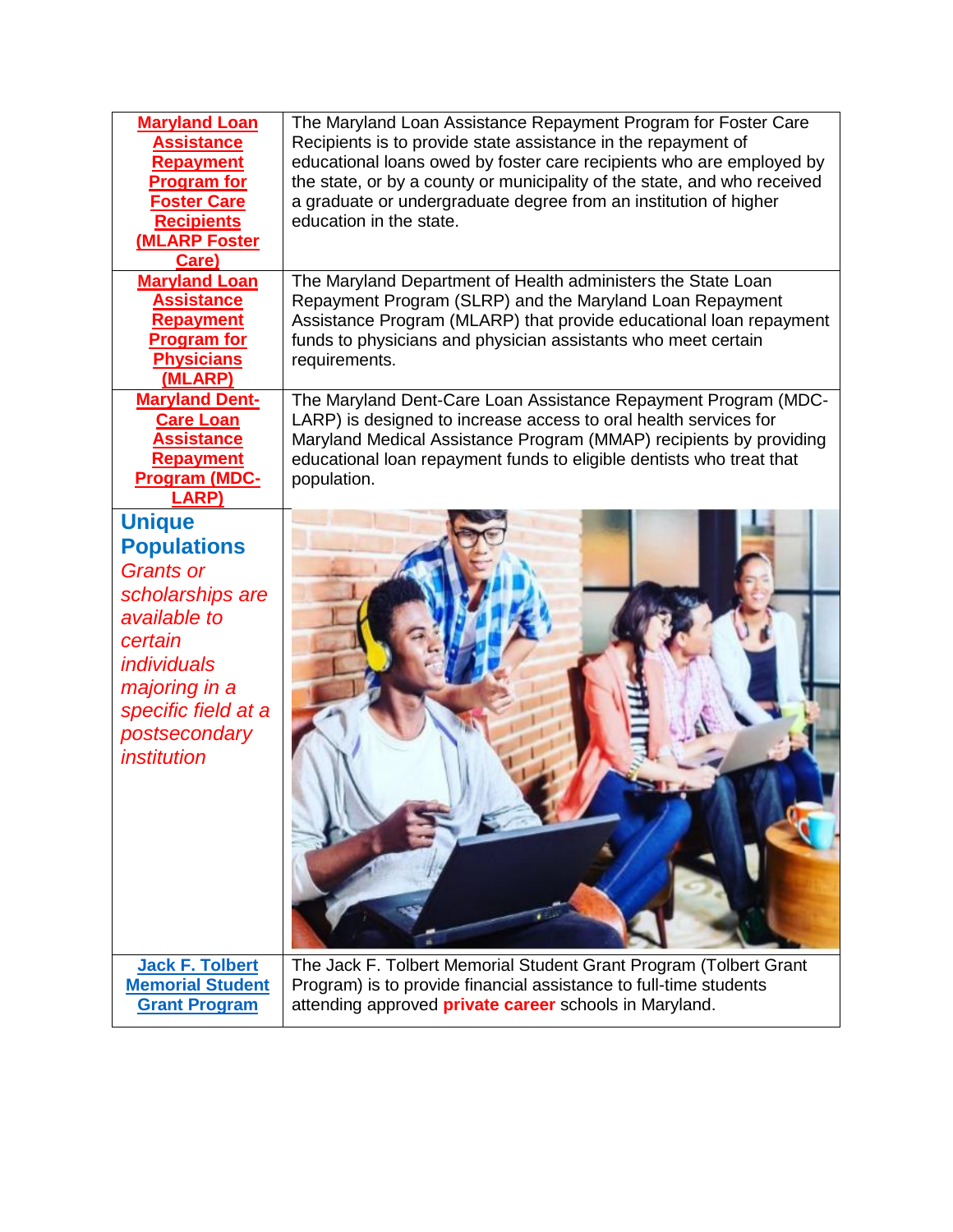| <b>Edward T. and</b><br><b>Mary A. Conroy</b><br><b>Student Grant</b><br><b>Program and Jean</b><br><b>B. Cryor Memorial</b><br><b>Scholarship</b><br>Program     | The Edward T. and Mary A. Conroy Memorial Scholarship Program<br>provides student financial assistance to certain Maryland residents due<br>to their eligible military or public safety service or due to their eligible<br>family or marital relationship to such an individual.<br>The Jean B. Cryor Memorial Scholarship Program provides financial<br>assistance to eligible children and surviving spouses of school<br>employees who,, either died or sustained an injury that rendered the<br>school employee 100 percent disabled, as a victim in an act of violence<br>occurring in the line of duty. |
|-------------------------------------------------------------------------------------------------------------------------------------------------------------------|----------------------------------------------------------------------------------------------------------------------------------------------------------------------------------------------------------------------------------------------------------------------------------------------------------------------------------------------------------------------------------------------------------------------------------------------------------------------------------------------------------------------------------------------------------------------------------------------------------------|
| <b>Veterans of</b><br><b>Afghanistan and</b><br><b>Iraq Conflicts</b><br><b>Scholarship</b>                                                                       | The Veterans of the Afghanistan and Iraq Conflicts Scholarship<br>Program provides financial assistance to United States Armed Forces<br>personnel who served in the Afghanistan or Iraq Conflicts, and their<br>sons, daughters, or spouses who are current high school seniors and<br>full-time or part-time, degree-seeking undergraduate students enrolled<br>in an eligible accredited Maryland postsecondary institution.                                                                                                                                                                                |
| <b>Tuition Waiver</b><br><b>Programs</b><br><b>Tuition waiver for</b><br><i>individuals</i><br>attending a<br><b>Maryland public</b><br><i><b>institution</b></i> |                                                                                                                                                                                                                                                                                                                                                                                                                                                                                                                                                                                                                |
| <b>Tuition Waiver for</b><br><b>Foster Care</b><br><b>Recipients</b>                                                                                              | Tuition Waiver for Foster Care Recipients is available to foster care<br>youth who are enrolled as a candidate for an associate, bachelor's<br>degree, or vocational certificate at a Maryland public institution of<br>higher education. The purpose of Tuition Waiver for Foster Care<br>Recipients is to provide financial assistance to foster care youth.                                                                                                                                                                                                                                                 |
| <b>Tuition Waiver for</b><br><b>Unaccompanied</b><br><b>Homeless Youth</b>                                                                                        | Tuition Waiver for Unaccompanied Homeless Youth is available to<br>unaccompanied homeless youth who are enrolled as a candidate for<br>an associate, bachelor's degree or vocational certificate at a Maryland<br>public institution of higher education. The purpose of the Tuition Waiver<br>for Unaccompanied Homeless Youth is to provide financial assistance<br>to unaccompanied homeless youth.                                                                                                                                                                                                         |
| <b>Tuition Waiver for</b><br><b>Maryland National</b><br><b>Guard</b>                                                                                             | Tuition Waiver for individuals in the National Guard.                                                                                                                                                                                                                                                                                                                                                                                                                                                                                                                                                          |